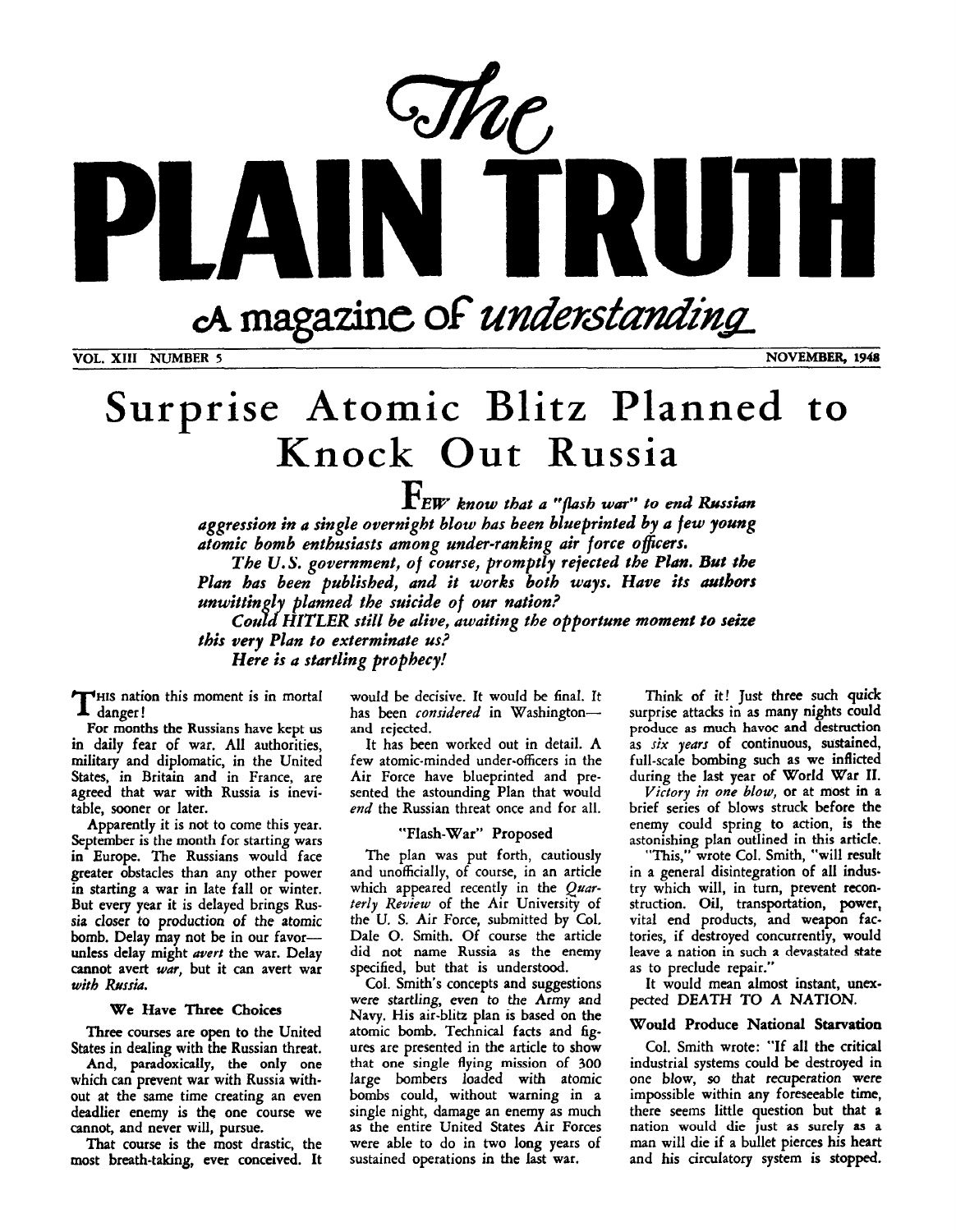Food and fuel would cease flowing. TION WOULD SET IN AT EVERY URBAN AREA. . . . Without homes or fuel people would perish from exposure.' IN A MATTER OF DAYS STARVA-

There is the astounding pattern for World War **III-a** plan formulated in every detail-presented, *not* by what Communist fifth-columnists would have the prejudiced believe are "war-mongering capitalists" but by an under-officer of the Air Force.

Of course the whole idea was immediately turned down by the military high command and by the government.

In the first place, the United States never *would* become an aggressor and strike the first blow in a war, even for defensive purposes, and in the second place we *could not,* even if we would. Our very Constitution renders it impossible.

Yet, in a manner to be explained below, the plan is *diabolically prophetic!* 

### Our Second Alternative

The second course open to the United States is the extreme opposite-appeasement. We could please Stalin and Henry Wallace by terminating the Marshall Plan, abandoning central and western Europe, returning to isolationism. This might *po.rtpone* trouble, but it would lead to certain disaster. Western Europe would relapse into chaos and the Russians would occupy the whole of Europe in less than a year.

Then the Soviet would be in complete possession **of** the geopolitical "world island," and geopolitical scientists know that then they could take their own sweet time about conquering the rest of the world-we could not resist them. Cut off, as we would be then, from commercial intercourse with Europe and Asia, our great economic power would be fast dissipated, many sources of raw materials closed to us, we would find ourselves being rapidly weakened to the level *of* a minor power. Britain would soon be helpless and fall prey to the Russian bear. The Russians would move to take over the Orient, would soon develop the most gigantic industrial power ever conceived in the world, and in a few years would have atomic bombs in production.

Then Moscow would coldly give us our choice of surrendering or being blown to bits. Our fate would be sealed.

### What We Will **Do** and Where It Will Lead

The course we are taking, and will continue to take, is the middle course of continuing to "stand up to Russia."

But what very few dream of is *wbui* 

*must ineuit&y follow,* and where *it is destined to lead us!* 

Inevitably the United States must soon adopt the policy now urged by General **Carl** Spaatz. He insists *we must now ARM western Europe!* 

We are already committed, thru the Marshall Plan, to underwrite the economic recovery of western Europe. But this, the general argues, creates a new danger. Just as soon as the industries and economic activity of western **Eu**rope is restored the Soviet will be tempted to make a quick military move to take it over. Soon the western European nations will be made prosperous enough, thru American dollars, to tempt Russia but too weak to resist her.

Only by now using additional billions of dollars to rearm western Europe, thus creating a balance of power, says General Spaatz, can we insure the peace of Europe and the world. Only thus are the present billions poured into the Marshall Plan safe from Russian acquisition.

### We See One Enemy at a Time

On paper this sounds nice, but there are two things wrong with it.

When nations become heavily armed the arms are always used. War follows inevitably. But, of course, as the general points out, the Russians soon will overrun those nations if we do not arm them. There's no hope of peace either way.

In the second place he, like all Americans, appears unable to see but *one enemy at u time!* That is a great national weakness.

The American and British governments seemed unable to recognize that Hitler was an enemy until it was too late to stop him. When Hitler had plunged the world into war, Washington and London were unable to see that Stalin was our enemy, too. What a golden opportunity, when Hitler attacked Russia, to let our TWO greatest enemies destroy each other! But our leaders seem unable to see more than one enemy at a time. So they hastened to the aid of enemy Stalin, to the tune of billions of dollars in "Lend-Lease," instituted a propaganda campaign of fawning on Stalin and opening wide our gates to the entrance of his diabolical fifth-column Communists. And, at cost of billions of our wealth and resources, we plummeted the Soviet enemy from a position **of** weakness into one of the two greatest powers on earth ! Yes, WE made the Russians the great world power that now is able arrogantly to threaten us !

And what do we see now? We still see *only one enemy,* this time Russia. So now we concentrate on resisting

Russian aggression, and, in **so** doing, gullibly *plan again to build up, with American resourcer, enemy number two!* 

Just as certainly as we restore western Europe to economic prosperity, and then to military power, a successor *to* Hitler will emerge, gain control **of** this power thru a "United States of Europe," which we also are encouraging, and we shall then wake up, too late, to realize WE SHALL HAVE RESTORED **OUR**  FASCIST ENEMY **TO** POWER TO DESTROY US!

God have mercy on this blinded, gullible, blundering nation !

### **Could Hitler Be Alive?**

Could it be possible that Adolf Hitler himself is still alive and in hiding, awaiting this very development and the opportune moment to strike awe into all central and western Europe by claiming to have been resurrected from the dead to seize this power and employ out own atomic-blitz plan to destroy *us?* 

We shipped to Japan ton after ton of scrap iron and metals which they beat into weapons of war to use against us.

We helped rehabilitate Germany **so**  Hitler could rise to strike us.

We dissipated our resources to expand Russia into a power great enough to threaten to conquer the world. We put Stalin in position to threaten us now.

And now we are creating, *by draining our own resources,* a **NEW EU-**ROPE which can fall into Fascist control and be used to destroy us!

And how diabolicalIy prophetic!

### What **Is** Prophesied!

**For** that identical thing is prophesied !

Only by UNDERSTANDING Biblical prophecy, which so *few* really **do,**  can one grasp the real significance and meaning of the unprecedented world events of today !

The *key* to all prophecies is our identity as twentieth-century ISRAEL. The Jews are from the nation "Judah" **but**  America and Britain are the head birthright tribes of the House **of** ISRAEL. See our special booklet, "United States in Prophecy," mailed free upon request (as soon as another edition is printed).

Listen to the prophecy of enemy nations draining us of our national resources. How accurately this is being fulfilled! "Ephraim" (Great Britain, as associated with the U. **S.)** "allows himself to be mixed up with foreigners; Ephraim has become a cake unturned as it was baked. *Foreigners eat away his strength,* unknown to him." **(Hos. 7** : 8-9). How true !

Speaking of OUR NATIONS, TO-*Please Continue on Page* **7**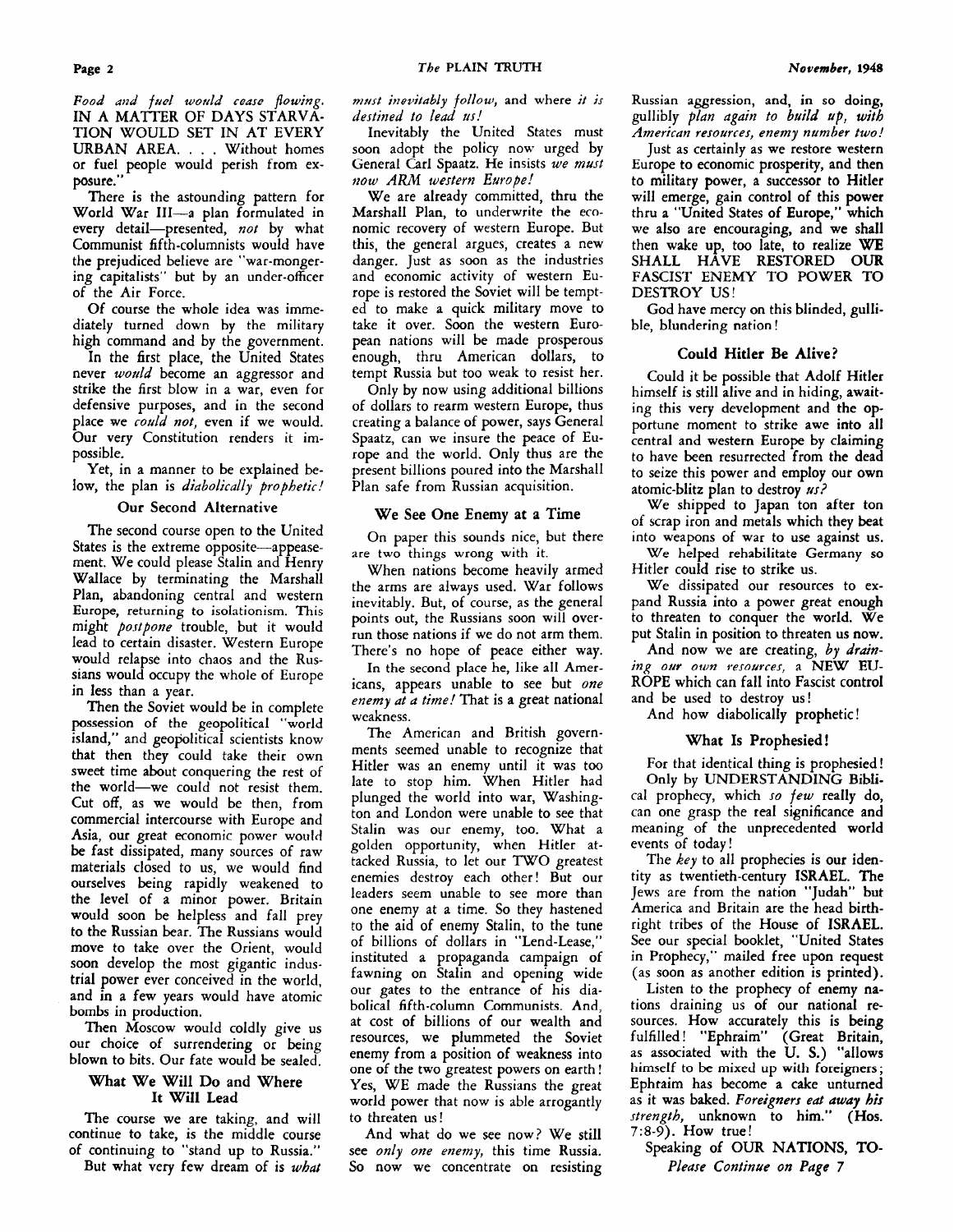## Will **RUSSIA Invade AMERICA?**

*HERE'S Q prophetic bombshell!* . . . *the plain truth about the astounding prophecy of Ezekiel* **38** *and 39!* 

VER since mid-March we have hov- E ered on the brink of war with Russia.

United States military chiefs have warned that war might come in a few days or a few weeks.

Many who claim to be authorities on prophecy have been busy assuring people such a war is prophesied in Ezekiel 38.

The United States, Great Britain, and the democracies of northwestern Europe are actually modern ISRAEL-descended from the so-called lost Ten Tribes. Therefore, they conclude, Ezekiel **38**  foretells an invasion of the North American continent from Russia.

But this is *not* what the prophecy says.

What Ezekiel **38** *does* foretell is truly astounding. Let's understand it.

The Time-Sequence of the Prophecy

Ezekiel's message is for our day-a prophetic warning for America and Britain, *now!* 

To understand the time, the place, and all the facts of the prophecy of Ezekiel **38,** we need to begin at the 1st chapter of Ezekiel's prophecy and read the **book** clear through.

When we do this, we find a **TIME-**SEQUENCE flowing thru the Book.

Let us skim thru it very briefly.

Notice, in the very first verse, Ezekiel was among the Jewish captives who had been taken in the captivity of Judah to the River Chebar. It was in the fifth year of King Jehoiachin's captivity that this prophecy began coming to Ezekiel thru visions.

It is a PROPHECY. Ezekiel was being shown things far into the FUTURE.

Notice, the prophecy was inspired and written *after IUDAHS captivity*more than **131** years after the House of ISRAEL had been taken captive to Assyria. The advance-guard of the House of Israel already had begun **to**  arrive in the British Isles before Ezekiel's vision and writing.

Yet, Ezekiel is a prophet to the HOUSE OF ISRAEL. His prophecy applies to the far future- $not$  to the captivity of Israel which had occurred more than **130** years before he wrote. **Re**member that !

Notice, Ezek. **2:3,** and **3:1, 4-7,** Ezekiel's message, a PROPHECY for the FUTURE, is for the HOUSE OF ISRAEL, not the House of Judah.

In chapter *3,* beginning verse 17,

Ezekiel is set a watchman to WARN the House of Israel.

### Message to Israel, Not Judah

Notice! Beginning chapter **3:** After the prophet "eats the roll"-that is, receives the prophetic warning messagehe is to "go speak unto the HOUSE OF ISRAEL"-not to the Jews among whom he dwelt.

Remember he is already among the captives of JUDAH. But the Eternal says to him: "Go, get thee unto the House of ISRAEL." (Verse 4).

Surely we do not need to pause here to explain to readers of the PLAIN TRUTH that the twelve tribes of Israel had long before this divided into *two*  nations-the ten Tribes being the House of ISRAEL, while Judah and Benjamin composed the House of JUDAH, who, *only,* were nicknamed "Jews." For the benefit of those readers who do not understand this vital distinction-a veritable "key" without which the prophecies cannot be opened to understanding-another edition of the special booklet "The United States in Prophecy" will shortly be published, and upon special request a copy will be sent free.

The Jewish people of today are descended from the House of JUDAH. But the white, English-speaking people of the United States and Great Britain are the leading "birthright" tribes of Ephraim and Manasseh, heads of the ten-tribed HOUSES OF ISRAEL.

Ezekiel's Message is for our *day*and it is, therefore, a message for Amer*ica and Britain*, NOW!

Notice chapter 4. The prophet is to place before him a tile, and trace upon it the city of Jerusalem, and lay siege against it. The sins pictured are those of Jerusalem, capital of JUDAH. But "this" (verse **3)** "shall *be Q sign to the HOUSE of ISRAEL."* Then follows the well-known key to the "day for a year" method of reckoning prophecy.

Continue chapter *5.* "For," comes the warning Message from the Eternal, "thereof SHALL a fire come forth into all the HOUSE OF ISRAEL." (Verse **4).** Notice, this **is** to vividly portray **a**  warning of some FUTURE destruction upon the House of ISRAEL! Not upon Judah, already conquered by Nebuchadnezzar and in the midst of his sieges against Jerusalem. But upon ISRAEL-the ten-tribed nation who

had gone into its first and original captivity one hundred thirty long years before! The warning is not of the captivity already so far back in history. It says "thereof SHALL a fire COME" upon Israel! It is a prophecy relating to a FUTURE destruction and captivity.

No such destruction and captivity has ever *yet* come to the House of Israel since this was written! *Therefore it is still in the future-IN* OUR TIME! And it is a watning to Britain and America---NOW!

### A Captivity of Israel Yet Future!

Notice more of this grim warning! A third part of thee (America-Britain) shall die with the pestilence, and with famine shall they be consumed in the midst of thee: and a third part shall fall by the sword round about thee; and I will scatter a third part into all the winds" (in captivity being removed from our own land and scattered over the world). (Verse **12).** 

Coming to chapter 5, **the** local scene of the vision shifts to the mountainous land of Palestine-but the MESSAGE is intended for AMERICA AND BRITAIN, today !

Will **we** heed it? God help **us to**  wake up!

Listen! "Behold I, even I," says the Eternal God (verse **3),** "will bring a sword (invasion) upon you, and I will destroy your high places . . . and I will lay the dead carcasses of the children of ISRAEL before their idols; and I will scatter your bones round about your altars. In all your dwelling places *the cities shall be laid waste* (atomicbombing) . . . and ye shall know that I am the Eternal." (Verses **5-7).** 

Just a small remnant shall escape and be spared (Verse 8). These are described in Luke **21:36.** 

Continue: "Thus saith the Eternal God; . . . Alas for all the evil abominations of (not Judah, but) the HOUSE OF ISRAEL! for they SHALL" (not *did,* in the captivity **130** years before Ezekiel wrote, but SHALL) "fall by the sword, by the famine, and by the pestilence." (Verse **11).** 

### The TIME **Is FUTURE!**

This is not a popular message. You probably have never heard it before. The preachers and teachers of prophecy almost unanimously will rise up to deny

*Please Continue on Page 4*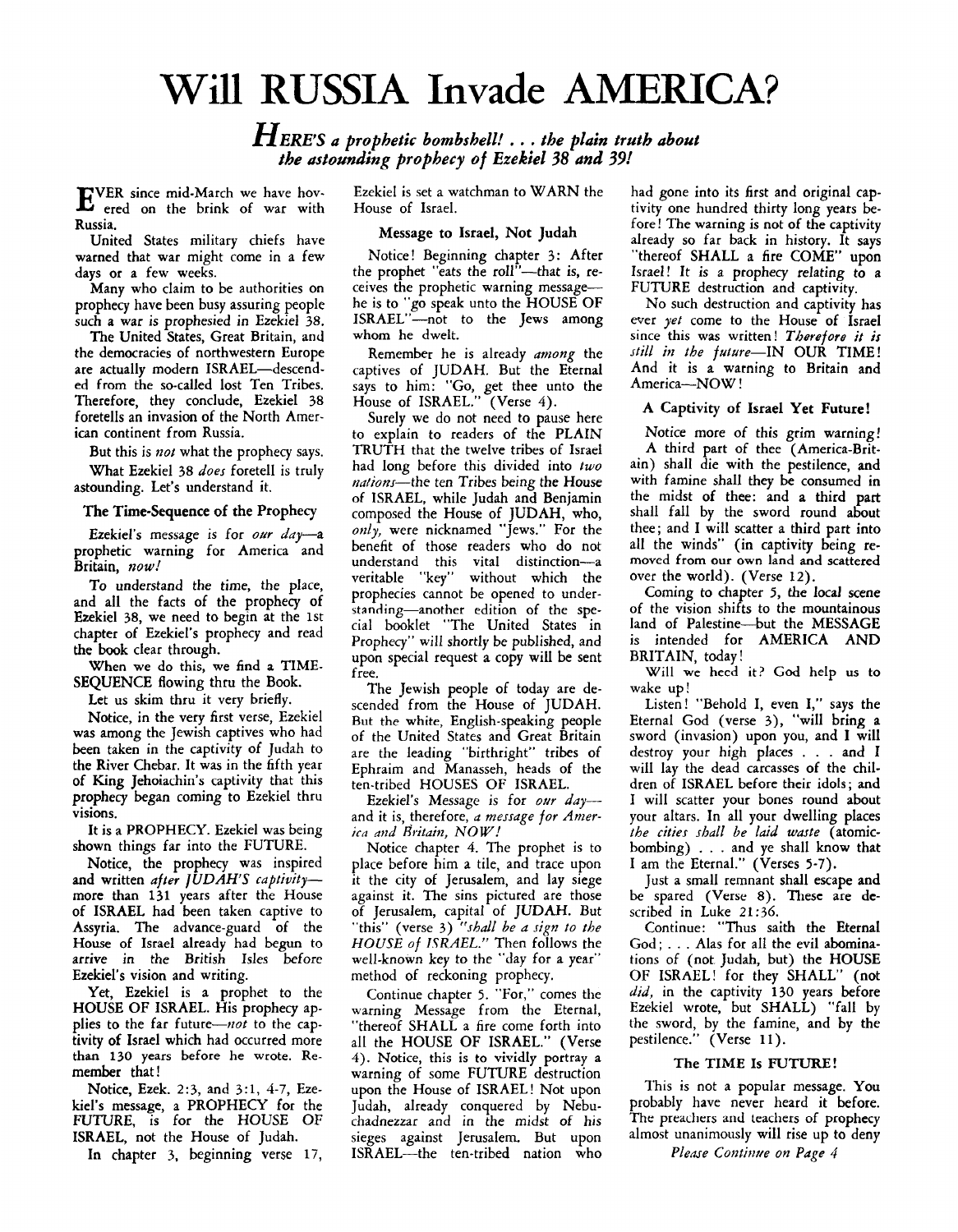

**NOTICE: Be sure to notify us immediately of any change in your address. IMPORTANT!** 

### *Heurt to Heart Tulk With the Editor*

VERY little while I am amazed at E the misunderstanding of so many people, especially about heroming a Christian.

I am thinking now of one who said recently: "I'll tell you why my husband and **I** have not been converted. **As I**  understand it, we'd have to go forward in a meeting before a lot of people, kneel at the altar, and have a *feeling*  of deep emotion, pray before a lot of people, and shed a lot of tears. And I **just** don't know how to work up that feeling, and **I'm** afraid **I** wouldn't be able to shed tears or pray aloud before others."

Truly we are the victims of pagan teachings, doctrines, rituals, and customs, which have wormed their way into a so-called Christianity and adopted Christian-sounding names! Let's contend earnestly for the FAITH ONCE DE-LIVERED-as faithfully recorded in the Bible-not as practiced in various sects or denominations of MEN !

Where did Jesus give such instruction? Where did He set **us** such an example by doing it Himself? Where did He have His disciples "get converted" by such a formula? Where do you find it in the New Testament? Where's the teaching for it? Where did the Apostle Paul practise it or have others do it?

It is not a matter of FEELING! It is not **a** matter **of** stirring **up** one's EMO-TIONS. It is a matter **of** HEARTdeep down in your HEART, do you realize you have thought, spoken, and lived contrary **to** God's law and Bible teaching-that you are a sinner? Deep down in your heart do you WANT to repent of it, forsake it, turn to GOD, and to HIS WAY OF LIFE? If **SO,** it is a matter of REPENTANCE, and of BELIEVING! Do you BELIEVE Jesus is the Christ, *the* **Son** of God? Do **you**  accept Him as your personal Saviour? Do you BELIEVE God's Word which says that upon true heart-felt repentance and faith He is your personal Saviourthat He paid the penalty of **your** sins for you-that you *are* thus released from them-that you arc thru Him reconciled to God-that God will, according to His PROMISE, give you His HOLY SPIRIT to guide and lead you, strength**en** you, save you? GOD PROMISES IT IN THE BIBLE! Do you BELIEVE IT? Then read again the Heart to Heart Talk in the October number, *go* into *a*  private room *alone* with God, shut the door, get down **on** your knees, and *give* YOURSELF to Him! It is not a matter of how you feel. It is a matter of *really MEANING it,* in dead earnest, down deep in your heart-and of really BELIEVING-believing in **GOD,** in CHRIST, and in what God has PROM-ISED in the Bible! It means the start of a NEW and DIFFERENT LIFE-a life lived according to **EVERY WORD**  OF GOD-in the BIBLE! It means you GIVE yourself to Him, to let Him CHANGE you-change your thoughts, your habits, your ways, your LIFE-and



**Herbert W. Armstrong analyzes today's news, with the prophecies of The WORLD TOMORROW** !

> **TO THE NATION,** *AND*  **CANADA** :

**XEG-15o.000 watts, most powerful station in North America-1050, at center of dial-8:oo P.M. Central time EVERY NIGHT.** 

**HEARD ON PACIFIC COAST:** 

- **XERB--go,ooo watts-logo on dial -8** *:oo* **P.M. Sundays.**
- **KXL-Portland-Io,ooo watts, Ore gon's most powerful station-750 on dial-7:30 A.M. Saturdays.**
- **KVAN-Vancouvei, Wash.vIo on dial-xz noon Sundays**
- **KVISeattle-Tacoma-570, first on dial-1o:go P.M. Sundays.**
- KXA-Seattle-770 on dial-9:30 **A.M. Sundays.**

fill you with His love, His faith, His obedience, His understanding, His power !

Then, **of** course, you must be baptised **-BURIED** with Him by baptism. **If**  you *do* take this step, give yourself to Christ and thus become His. **I** would be glad to have you write me, especially about baptism. I will try to send you something to help **you.** 

### *Will Russia Invade America? Continued from Page* **3**

this warning Message—to apply it to a different time or people. But the warning is from the Eternal God, *and it is sure!* The reader will do well to heed! Notice the TIME!

'All hands shall be feeble, and all knees shall be as weak as water." (chapter **7** verse 17). Compare: "Howl ye; for the DAY OF THE LORD **is** at hand; . . . therefore shall all hands be faint, and every man's heart shall melt: and they shall be afraid." **(1s.**  13:6-7). Plainly, the TIME is the  $\ddot{D}a\gamma$ *of the* Lord"-yet *in the immediate future!* 

Continue: "They shall cast their silver in the **streets,** and thcir gold **shall be**  removed: their silver and their gold shall not be able to deliver them in *the day of the WRATH OF THE*  LORD." (Ezek. 7:19). Now compare that with Zeph. 1:14-18: "The great day **of** the **Lord** is near . . . That day **is a** DAY **OF** WRATH . . . And **<sup>I</sup>** (the Eternal) will bring distress upon *gold shall be able to deliver them in the day of the Lords Wrath."* Both are speaking of the same time . . . a time shortly ahead of us now, in this present generation ! men . . . *Neither their silver nor their* 

"Wherefore," continues verse **24**  (Ezek. **7),** "I will bring the worst of the heathen, and they shall possess their houses: and **I** will also make the pomp of the strong to cease . . . DESTRUC-TION cometh; and they shall seek peace, *and there shall be none* . . . then shall they seek a vision of the prophet; but the law shall perish from the priest." (Verses 25-26).

Yes, when this **comes,** our people finally will cry out for a true prophet or minister of the Eternal God-but it will be too late! For *then* shall have come the time spoken by the prophet Amos, when there shall be a FAMINE **of** HEARING THE WORDS **OF THE**  ETERNAL-(Amos **8:ll)- -an END**  of true Gospel preaching! Already the people and their paid ministers have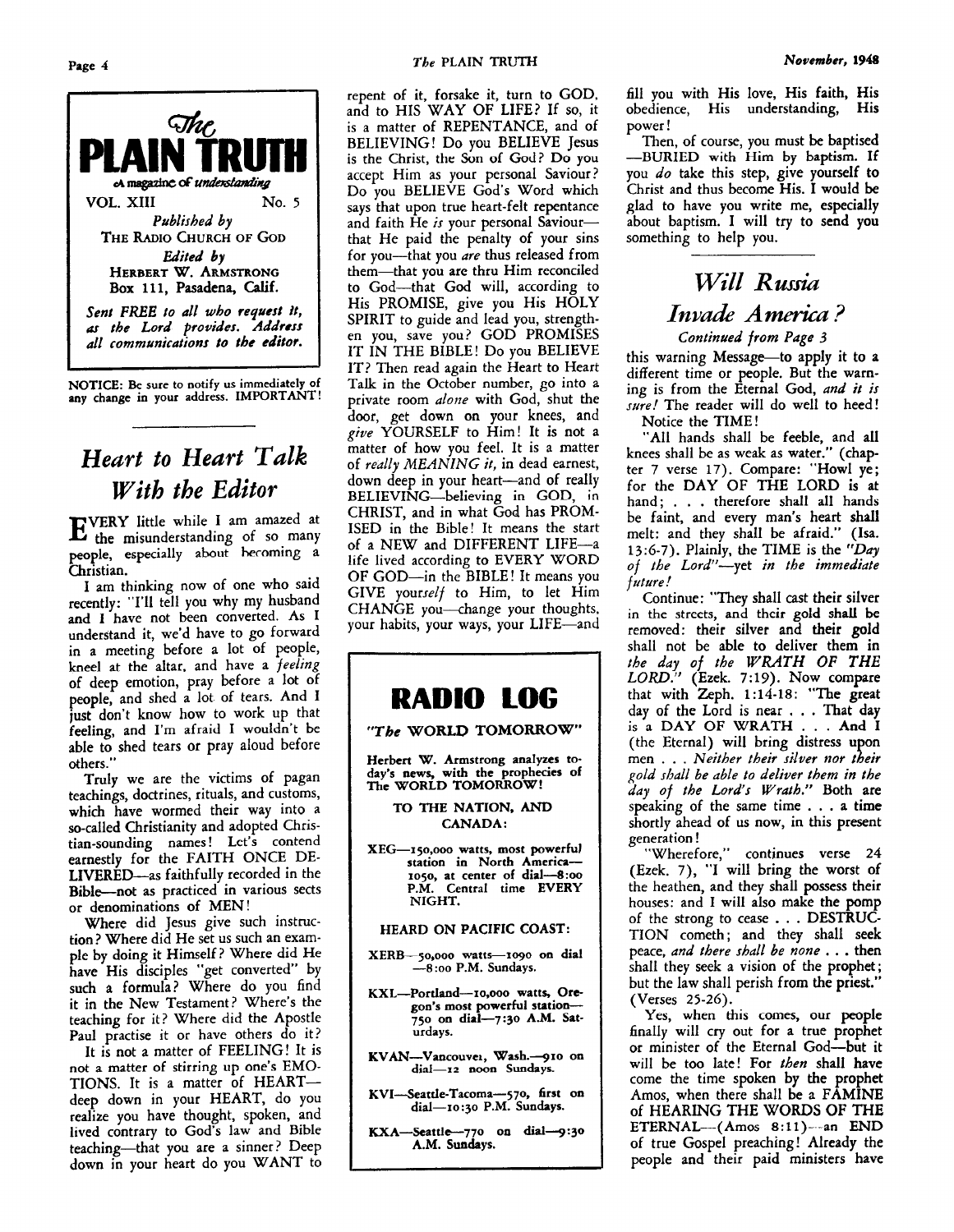turned their eyes and ears from God's law!

Notice chapter **11** of Ezekiel's prophecy. It is a Message addressed to the bring the sword upon you, saith the Eternal God. And I will bring you out of the midst thereof and *deliver you into the hands of strangers,* and will execute judgments among you. Ye shall fall by the sword." (Verses 8-10). WHEN? It **is** *future* from the time Ezekiel wrote, and it has not *yet* happened since then ! GOD SAYS IT WILL HAPPEN ! House of ISRAEL-verse 5. "I will

Chapter **12,** verse **11:** "they SHALL remove, and go *into captivity."* It is yet future-and it **is** the House of ISRAEL! Not Judah.

When? "And they shall know I am the Eternal, *when* I *shall* scatter them among the nations, and disperse them in the countries." (Verse 15). The expression "They shall know that I am the Eternal" is **used** repeatedly thru the Book **of** Ezekiel-always referring to the time of the SECOND COMING OF CHRIST, and Israel's final restoration back to the land of Palestine. Many prophecies show Israel is to be scattered in this latter-day captivity *when* Christ **comes** to RESTORE them back *to* Palestine.

### People Won't Believe It!

Always the true prophets and ministers **of God** have stood almost alone, and opposed by the overwheIming majority in Israel. That is Israel's history of old. It is true today.

The 13th chapter shows the declarations **of** the popular ministry of this day in Israel-in America and Britain.

**"Son** of **man,** prophecy against the prophets of Israel. . . . Woe unto the foolish prophets, that follow their own spirit and have seen nothing! O Israel, thy prophets are like the foxes in the deserts. Ye have not gone up into the gaps, neither made up the hedge for the HOUSE OF ISRAEL to stand in the battle *in the DAY OF THE LORD."*  (Verses *2-5).* It *is* speaking of the *roon*coming "Day of the Lord,"-not some ancient time! . . . "They have seduced my people, saying Peace; and there was **no** peace." (Verse **10).** 

Certainly the popular ministry of today is saying to the people that we shall *never* be defeated in war, *because,*  **say** those who understand our national identity, we are the chosen people of Israel! But we were not chosen for special favors. We were chosen for a service and righteous life we have failed to perform! Every time Israel of old disobeyed God, departed from His laws and ways, and went into the pagan cus-

Ezekiel catalogs our sins-our customs and ways which seem right in *our*  eyes but which are contrary to God's laws and an *abomination* in *HIS* sight. Some of them he mentions in the 8th chapter.

In chapter 22: "Thou hast despised mine holy things, and profaned my sabbaths," says the Eternal (verse 8). "Thou hast taken usury and increase, and thou hast greedily gained of thy neighbors by extortion, and hast forgotten me, saith the Eternal. . . , And I will (not did, but *will)* scatter thee among the heathen, and disperse thee in the countries, and will consume thy filthiness out of thee." (Verses 12, **15).** 

"Her priests" (prophetically speaking of modern Israel) "have violated my law, and has profaned mine holy things: they have put no difference between the holy and profane, neither have they shown difference between the unclean and the clean (Lev. **ll),** and have hid their eyes from my sabbaths, and **I** am profaned among them." (Verse 26). Our people today can't see where *these*  things make any difference! But Ezekiel **says** the preachers have deceived the people, and led them astray. They have condoned all these things, until the people have lost God's pure **TRUTH!** 

And so the prophecy continues on thru the Book. Ezekiel digresses thru eight chapters, 25 thru 32, to prophesy against a number of foreign Gentile nations who have come in direct contact with Israel. In chapter **33,** the prophet returns to pleading with the House of Israel. "Turn ye, turn ye," God pleads, "from your evil ways; for why will ye Hom you evit ways, for why will ye<br>die, O House of Israel?" Here, too,<br>Ezekiel is again set a watchman to<br>WARN Israel — AMERICA AND Ezekiel is again set a watchman to BRITAIN TODAY  $!$ —at the time when this prophesied foreign sword is coming! Ezekiel wrote the Message-but it remains for us to whom God has revealed it today to actually shout and proclaim it to the people. God help us to be faithful in this solemn and grave commission !

In the 34th chapter, God tells him to prophecy against the ministers of our land. They have fed themselves, and not the flocks. They have preached what people wanted to hear **(I1** Tim. **4:3-4)**  in order to get their salaries!

### The **Coming** of Christ !

And now the Eternal inspires the prophet to come to the solution!

Thus saith the Eternal God: Behold, I am against the shepherds; and **I** will

require my flock at their hand, and cause them to cease from feeding the flock  $\dots$ Behold I, even I, will both search my sheep and seek them out . . . and will deliver **them** out of all places **where**  they have been scattered in the cloudy and dark day (the DAY OF THE LORD -yet future). And I will . . . gather them from the countries, and bring them to their own land (Palestine), and feed them (spiritual food) upon the mountains of Isracl by the rivers, and in all the inhabited places of the country." (Verses **10-14).** 

Christ Himself-for He is the Eternal -shall come and rescue our people, not only from the coming captivity and dispersion, but from the false Babylonish teachings which have been palmed off to our people cloaked as "Christianity." He will then set His hand again the second time to recover the remnant of His people Israel (Isa. 11:11). The spiritual blindness shall then be removed, and all Israel shall be saved! (see Romans **11:25:26). The KING-**DOM OF GOD shall be established. Men shall be tired of their *own* ways, and seek God's ways-and *His law* shall go forth of Zlon (Micah **4:2-3). And**  the nations shall find PEACE!

The 35th chapter reveals the end of the Turkish nation, to **occw** at this time, because of their treachery against Great Britain-all yet to be fulfilled. This ties up with the prophecy of Obadiah.

In the 36th chapter, the Eternal addresses Palestine: "Prophesy unto the mountains of Israel . . . Thus saith the Eternal God to the mountains, and to the hills, to the rivers, and to the valleys, to the desolate wastes, and to the cities that are forsaken . . . But ye, 0 mountains of Israel, ye shall shoot forth **your**  branches, and yield your fruit to **my**  people of Israel; for they are at hand to come . . . And I will multiply men upon you, *all the HOUSE OF ISRAEL*  even ALL of it: and the cities shall be inhabited, and the wastes shall be builded: and I will multiply upon you man and beast." (Verses **1,4,8,10-11).** 

Yes, the House of Israel is pictured returning to Palestine, *not* from a condition of wealth and prosperity from Britain and America-not in the position of a people victorious in a great world war-but as a slave and captive people, scattered thru the nations of the world! ALL prophecies picturing this rescue and re-gathering of Israel at Christ's coming give us the same prophetic picture! Why be blinded to the truth?

### **Both Houses United in Palestine**

In chapter **37,** the first part pictures the "valley of dry bones." This repre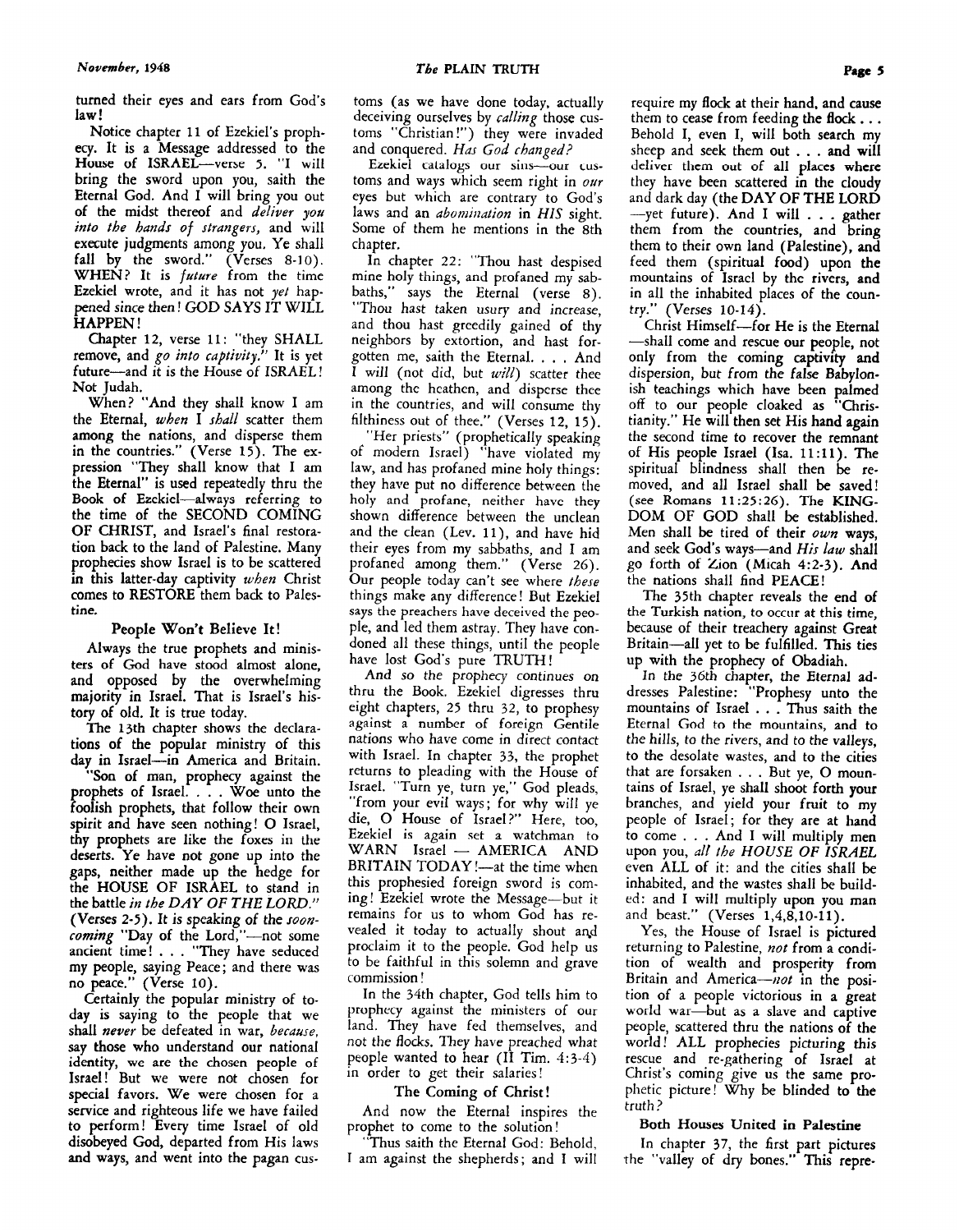*The* **PLAIN TRUTH** *November,* **1948** 

sents (Verse 11), the whole House of Israel-including Judah. It has a dual significance. It pictures the re-birth and resurrection of Israel *as a nation,* from captivity, dispersion and slavery. It **pic**tures, too, the literal bodily resurrection of the individual who has long since died, after which the knowledge of the Truth-spiritual knowledge-shall be revealed, and he shaIl be converted, and God's Spirit shall enter within, and he shall be saved.

Beginning the 15th verse, the illustration of the two sticks shows the two Houses, or nations, Israel and Judah, being once more united, under Christ at **His** second coming, in the land of Palestine.

"Thus saith the Eternal God; Behold **I** will take the children of Israel from" (from the British Isles, and America-from a position of wealth and affluence, recent victors in the world war? NO, but) "from among the heathen, whither they be gone, and will gather them on every **bidc,** and bring thcm into their own land: and **I** will make them one nation in the land upon the mountains of Israel; and one king shall be King to them all: *they shall be 120 more two nalions,* neither shall they be divided into two kingdoms any more at **all:**  neither shall thcy dcfile themselves any more with their idols, nor with their detestable things, nor with *any* of their iransgressions . . . And they *shall dwell in the land that I have given unto Jacob* my *servant,* wherein your fathers have dwelt . . , they, and their children, and their children's children *foreuev.* . . . Moreover, *I will make a covenaift* of peace with them; it shall be an EVER-LASTING COVENANT." (The NEW Covenant). (Verses 21-26).

### And **Now Comes Gog** !

Notice, now, the story-flow-the time-sequence ! The prophet has carried us thru the sins of Israel, the coming invasion and captivity and dispersion, the terrible yet-future DAY OF THE LORD, the Coming of Christ as DE-LIVERER to RESTORE the fortunes of Israel. We have come to the time when both Israel and Judah shall be re-united into one nation, rescued from captivity and dispersion, and re-gathered again in PALESTINE, once again made prosperous, having learned our lesson, now living God's way, under His laws, enjoying His richest blessings, both material and spiritual!

And now we come to chapter **38!**  And this chapter finds Israel restored in Palestine-"the land that is brought back from the sword," (Verse 8). We find Israel now at rest, dwelling SAFE-LY, yet totally UNPREPARED for war

-having "neither bars nor gates" (Verse 11); in the desolate places of Palestine, now inhabited, (verse 12)yes, inhabited (same verse) by "the people that are gathered out of the nations" -and now once again restored to great material prosperity-"which have gotten cattle, and goods, that dwell in the midst of the land."

Notice it!

This prophecy does not picture the Britisli **Isles** and America! It pictures the land of PALESTINE. It pictures *ow people* having been taken there from a dispersion and captivity and slavery, gathered out of the nations where we had been scattered, now once again rich and increased with goods!

Notice it! The TIME of this prophecy is AFTER-not before, but AFTER the Second Coming of Christ-AFTER the Great Deliverer has come and rescued our people and restored us to Palestine-AFTER Israel and Judah are reunited ! Certainly the "latter years" (Vcrsc 8).

The PLACE of this battle is not Britain or America-it is PALESTINE!

"Thou shalt come into the land that is brought back from the sword, and is gathered out of many people, against the MOUNTAINS OF ISRAEL, which **have** been always waste (once **a** perpetual waste-Moffatt translation)." (Verse 8). The "mountains of Israel" **is** an expression used all thru the Book of Ezekiel, and always refers to the literal mountainous *land of Palestine*.

Our people shall have regained so much wealth that Gog and allies-Russia and numerous Gentile allies-shall come to "take a spoil" (Verse **13),** "to carry away silver and gold, to take away cattle and goods, to take a GREAT spoil."

### Christ's Reign Contested !

But this very fact-that this invasion will not come until *after* the Second Coming of Christ-will seem preposterous to many, at first thought.

That is because we have been accustomed to merely ASSUME things that are not true. We have blindly AS-SUMED thal when Christ comes, there will be no opposition. Every person and power on earth, we have thought, will simply submit meekly and instantly to Him and His power. But that is not true!

The very battle at Armageddon is a battle between the **"BEAST"** and Christ. The power who undoubtedly shall finally conquer and disperse Israel, *prior* to Christ's coming-the power who shall then enforce the "mark of the Beast" and martyr many saints (Mat.  $24:9;$ Rev.  $6:11$ )-this last coming European

revival of the Roman Empire by a federation of European nations, will fight Christ. The "Beast" and "False Prophet" who heads the organized religion Christ shall abolish, shall both **CONTEST**  Christ's right to rule.

Israel will turn to Him immediatelybecause Israel shall have lost all her colossal wealth and power, been reduced to slavery, scattered and dispersed thru the nations. When Christ comes He will find Israel humbled, repentant. Jeremiah says Israel and Judah together shall go, WEEPING, and seeking the Eternal, and asking the way to salvation. (Jer. 50:4-6). Ezekiel says they shall "loathe themselves" for all the evils they have committed (20:42-44).

But the Gentile nations who have schemed to conquer and rule the world -they shall not submit until forced to. The European Axis power shall be **sub**dued and conquered at Armageddon. But Russia, and the populous Oriental nations who know not God **or** Christ, shall still have to be brought to submission !

#### *"Gog"* **Is** Russia

It **is** conclusively proved *as all* students of prophecy know, that "Gog" in the land of "Magog" is RUSSIA. "Meshech" is Moscow. "Tubal" is **Tobolsk.**  The margin says "Prince **of** Rosh" which is Russia.

Notice the allies who come with Russia in this future battle. *YOU* will find "Gomer," "Togarmah," "Magog," "Mesheh," "Tubal," identified in Genesis **10** as the sons of JAPETH, father of the yellow races. Ethiopia and Libya (or Phut) are descended from Ham. Any Bible map will show that the descendants of Japeth migrated north and northeast into the territories occupied today by Russia, and the Oriental races.

Therefore, this prophecy of Ezekiel **38** shows that it is RUSSIA, not Japan, who shall finally succeed in marshalling all the yellow races into **a** gigantic invasion **upon** OUR people.

Russia is a Communist nation. Communism is atheism-it fights *God* ! When God **rules** the world, thru Christ -with His chosen people restored to great wealth in Palestine, the very CENTER of the land surface of the earth (verse **13,** Moffatt translation), Russia shall finally rise up with the most overwhelming armies ever **assem**bled by man!

The mighty air-force of Russia in that day will make those of the last war look puny. "Thou shalt ascend," the Eternal says **of** Russia, "and come like a storm (in the air), thou shalt be *like a cloud* TO COVER THE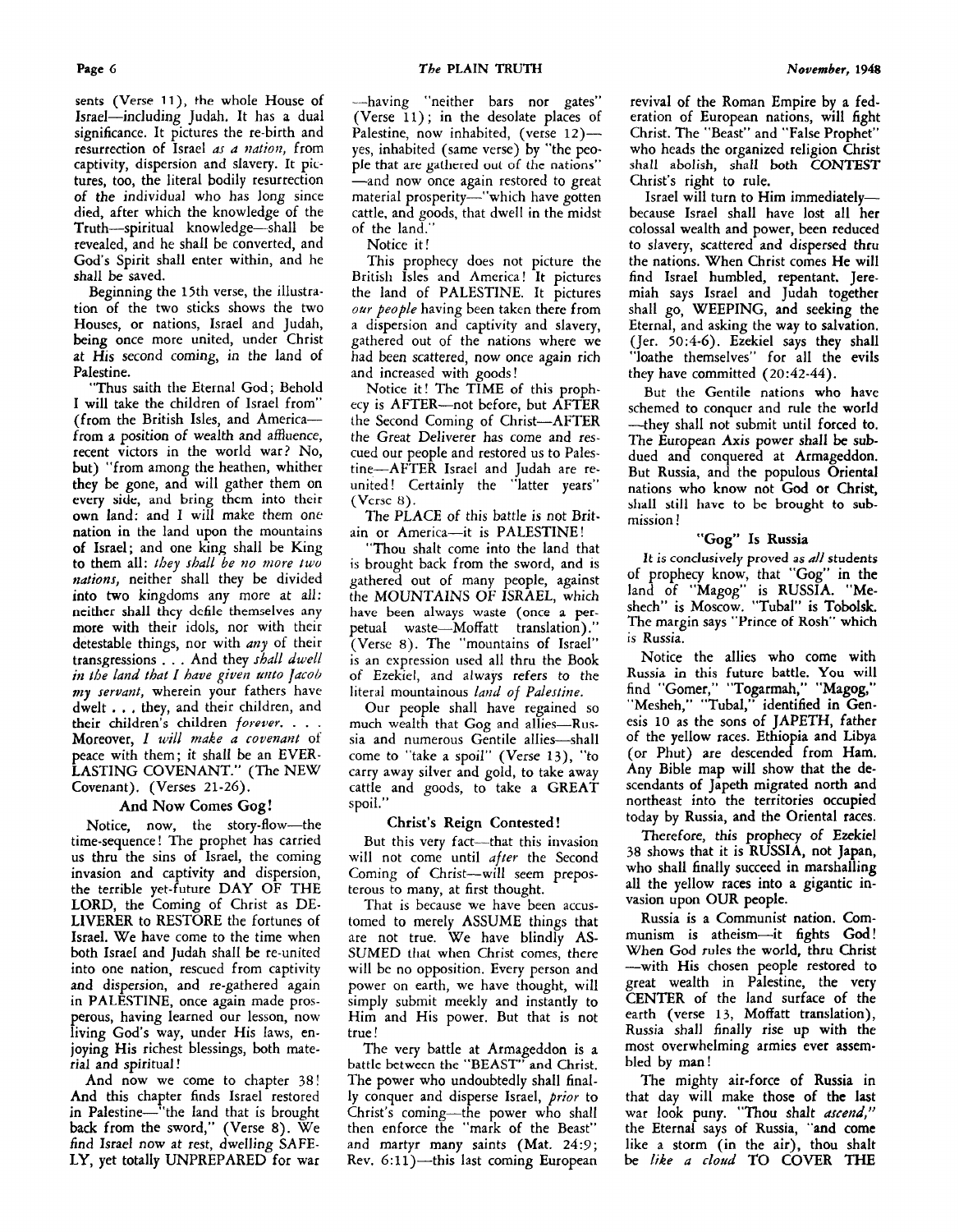**LAND." (Verse** *9).* There shall be **SO**  many planes then that they will hide the sun **off** the ground below, like a huge dark shadow !

### **The END of World** Conquest

This will be the final effort of rebellious, God-resisting man to conquer the world in the lust for power and material wealth.

Our people Israel shall not be armed or prepared. "When my people Israel dwelleth safely, shalt thou not know it? asks the Eternal. "And thou shalt come from thy place *out of the north* parts (Russia is due north of Palestine), thou, and many people (allies) with thee . . . a mighty army: and thou shalt come up against my people of Israel, as a cloud to cover the land; it shall be *in the latter days,* and **I** will bring thee against *my land,* that the heathen may know me (note the purpose), when **I** shall be sanctified in thee, 0 Gog, before their eyes." (Verses **14-16).** 

But our people shall not *have* to fight in that battle. We shall have learned by then that God fights our battles for us!

"And it shall come **to** pass at that time when Gog shall come against the land of Israel (Palestine), saith the Eternal God, that MY FURY shall come up in my face." (Verse **18).** "So that . . . all the men that are upon the face of the earth shall shake at MY PRESENCE." (Verse **20).** It is AFTER Christ's coming! Note it!

"I will summon an utter panic against him (Gog), says the Lord the Eternal, till **every** man in his **host** shall **draw**  the sword against his fellow: I will punish him with pestilence and bloodshed, **I** will rain on him and his hordes and all the nations in his train an overpowering flood, with hailstones, fire, and brimstone. **I** will let ALL THE NATIONS *see* MY MIGHT AND DREAD DIVINITY-to teach them that I am the Eternal!" (Verses **21-23,**  Moffatt).

Notice, these heathen nations do not **see** and recognize the dread DIVIN-ITY, the MIGHT, and POWER of the Eternal Christ, even after He has returned. **He** has to TEACH them that HE *is* the ETERNAL!

The 39th chapter shows in more detail the **RESULT** of this great battle, in which Christ, with supernatural power, causes five-sixth of these heathen armies to be slain in this battle.

Notice, again, the time: "Now will I bring again the captivity of Jacob, and have mercy upon the *whole* House **of** Israel (Israel *and* Judah), and will be jealous for my holy name; . . . *when*  **I** have brought them again from the

people, and *gathered them out of their ENEMIES' LANDS,* and am sanctified in them in the sight of many nations; then shall they KNOW that I AM THE ETERNAL!" (Ch. 39:25-28).

Notice again! At Christ's Second Coming, He shall gather Israel-our British and American people-out of *our enemies' lands,* not out of our own land of wealth and power, North America and the British Isles!

But thcn wc shall bc thoroughly chastened. We shall have learned our lesson. We shall live by GOD'S rules, and obey His Law. "For I have poured out My SPIRIT upon the House of Israel, saith the Eternal God." (Verse 29).

And then, beginning chapter **40,** the remainder of the Book of Ezekiel reveals the ideal THEOCRACY-God's NEW ORDER of divine government upon earth-the permanent forms and institutions which shall express the ideal relation between God and man !

In the meantime, **our job** is *to* WARN America and Britain of what lies ahead ! To shout the warning to come out of BABYLON (Rev. 18:4)-that those who heed may find God  $now$ -may come under His divine protection (Psalm 91), and by a true Spirit-filled life obedient to **GOD'S** WAYS and laws, be prepared to become a ruler or a teacher in Christ's soon-coming glorious Kingdom !

### **Surprise Atomic Blitz**

### *Continued from Page 2*

DAY (modern Israel), Jesus Christ Himself foretold: "These be the days of divine vengeance, in fulfillment of all that is written in scripture . . . for sore anguish will come upon the land and wrath upon this people; they (America-Britain) will fall by the edge of the sword, they will be carried prisoners to all nations, and Jerusalem will be under the heel of the Gentiles." (Luke **21 ~22-24).** 

Listen to Ezekiel's prophecy of God's sentence upon the U. S.-Great Britain because of our increasing sins: **"I"** says the Eternal, "will inflict punishment upon you, and scatter all your survivors to the winds. By my life!---- $it$  is the sentence of the Lord the Eternal- . . . I am going to cut you down, **I** will have neither mercy nor pity; a third of your folk shall die within your walls of pestilence and famine (starvation and disease), a third shall fall by the sword (war) around your walls, and a third I will scatter to the four winds. . . . Money has been their ruin and their sin; they prided themselves upon the

beauty of their silver and their gold" (wealthiest nations of earth's history, and we have misused this great power). . . . "So I will bring in the worst of the pagans *to* takc possession **of** their houses, and **I** will put an end to the strength on which the land prided itself, and let their sanctuaries (churches) be profaned." (Ezek. **5:lO-12; 7:20, 24).** For explanation of Ezekiel's prophecies, see article page **3.** 

Again, "In all your dwelling places THE CITIES SHALL BE LAID WASTE." "And the CITIES that are inhabited SHALL BE LAID WASTE." (Ezek. **6:6; 12:20).** "Is ISRAEL (America-Britain) a servant? Is he a home-born slave? Why is he spoiled? The young lions roared upon him, and yelled, and they made his land waste: his cities are burned without an in*habitant."* (Jer. **2: 14-15).** Only atomic bombing can completely destroy cities, by BURNING, leaving them without an inhabitant!

### Who Will **Thus Attack Us?**

But WHO is the power to attack us with atomic bombs, destroy our cities, kill a third of our people? Many suppose it is Russia. IT IS NOT!

Speaking of the coming resurrected ROMAN EMPIRE-the coming "United States of Europe" which will fall into Nazi-Fascist power-the DAUGHTER of the ancient Babylon, God says:

Come down, and sit in the dust, 0 virgin daughter of Babylon . . . <sup>I</sup> was wroth with my people (Israel-America-Britain), I have polluted mine inhcritance, and given them into thine hand: thou didst show them no mercy; upon the ancient has thou very heavily laid *thy yoke*. And thou saidst, I shall be a lady forever." (Isa. **47:l-7).** Notice, this is not the ancient Babylon of Nebuchadnetzar taking JUDAH captive 600 years before Christ. This is the DAUGHTER of that Babylon. The entire Gentile succession of kingdoms is pictured in Daniel **2** and **7,** and Rev. **13** and **17.** That Babylon was succeeded by the Persian Empire, Greece, the Roman Empire, and its nine successive revivals since its fall in **476** A.D. And now the loth and last resurrection of the Roman Empire-the last phase of this political-economic-religious system called 'Babylon''-the DAUGHTER of the ancient Babylon, is getting ready to rise in Europe. Compare verse **7,** above, with Rev. **18:7,** where this same scripture is directly quoted and applied to the coming Roman Catholic Fascist-Nazi Europe! Then read Rev. **17** for the prophecy of this Roman revival in **Eu**rope today.

And notice, this European power